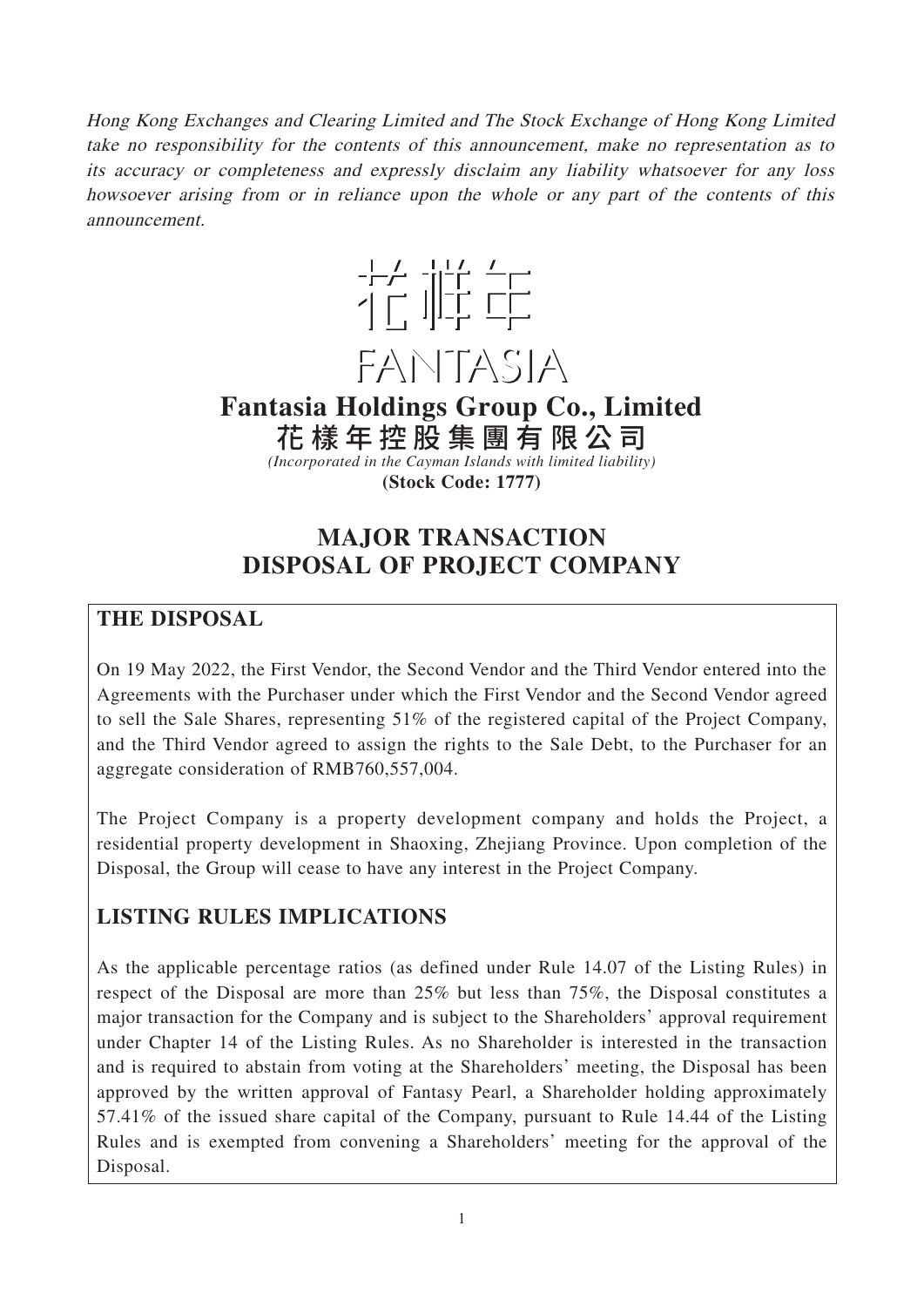### **THE DISPOSAL**

On 19 May 2022, the First Vendor, the Second Vendor and the Third Vendor entered into the Agreements with the Purchaser in relation to the Disposal. The salient terms of the Disposal are summarized below:

#### **Subject matter**

The First Vendor and the Second Vendor agreed to sell the Sale Shares, representing an aggregate of 51% of the registered capital of the Project Company, to the Purchaser. The Third Vendor agreed to assign the rights to the Sale Debt to the Purchaser.

#### **Consideration**

The aggregate consideration for the Disposal is RMB760,557,004, which comprises (i) RMB408,000,000 for the sale of the Sale Shares, and (ii) RMB352,557,004 for the assignment of the Sale Debt.

The consideration was determined after arm's length negotiations between the parties with reference to the contribution to the registered capital of the Project Company and the principal amount of the sum and the accrued interest owed by the Project Company to the Group as at 20 April 2022.

The consideration for the sale of the Sale Shares will be payable by the Purchaser as to (1) RMB392,000,000 to the First Vendor, and (2) RMB16,000,000 to the Second Vendor. The consideration will be payable in the following manner:

- (a) the first installment of RMB5,000,000, will be payable by the Purchaser within 3 business days of the establishment of the jointly control bank account to be opened by the parties for the purpose of the transaction (the "**Joint Account**"); such sum will be released to the Vendors within 2 business days after completion of the registration of the transfer of the Sale Shares;
- (b) the second installment, being RMB403,000,000, will be payable to the Joint Account within 3 business days of the receipt by the Purchaser of the notice from the Vendors of completing the preparation work for registering the transfer of the Sale Shares; such sum will be released to the Vendors within 2 business days after completion of the registration of the transfer of the Sale Shares; and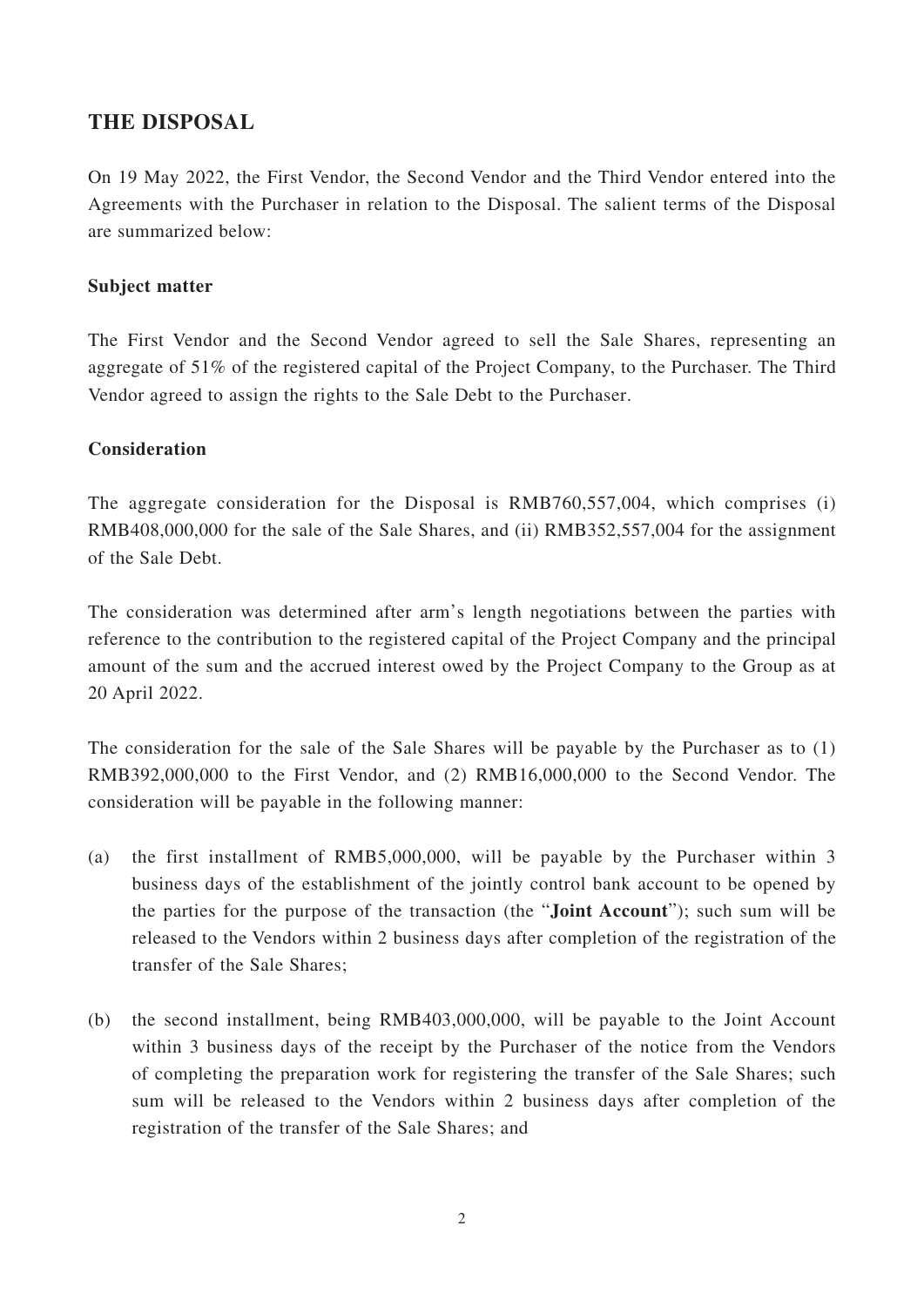(c) the amount of the Sale Debt will be payable by the Purchaser and the Project Company within 10 business days of completion of the registration of the transfer of the Sale Shares.

#### **Conditions**

Completion of the Disposal is conditional upon, among others:

- (i) the Purchaser having obtained its internal approval for the transactions contemplated under the Agreements, and the supervising unit of CCCG Real Estate Group Co., Ltd., the controlling shareholder of the Purchaser, having approved the transactions contemplated under the Agreements;
- (ii) there is no undisclosed, concealed or potential disputes, lawsuits, claims, seizures, arbitrations, penalties, administrative procedures or enforcement actions concerning the Project Company and its assets, including the land for the Project, or the existence of any other threats in relation thereto;
- (iii) the Sale Shares are not subject to any transfer restriction, and the First Vendor and the Second Vendor have the right to transfer the Sale Shares; there does not exist any circumstances that the Vendors have withdrawn or made false contribution to the capital of the Project Company and the Sale Shares are not subject to any encumbrances;
- (iv) the Vendors having fulfilled their obligations under the Agreements;
- (v) save as disclosed under the Agreements, the Project Company and all assets, including the land, do not have any guarantee, mortgage, pledge, common benefit rights, and there is no penalty, freezing, or sealing up of such assets by any administrative organisations, and there are no existing or potential claims and debt disputes;
- (vi) except as disclosed in the Agreements, the Project Company does not have any external borrowings;
- (vii) the Project Company and the Vendors having obtained all necessary approvals, authorizations, licenses, registrations, filings, procedures, formalities or have delivered all transaction documents to the Purchaser, including without limitation, the Agreements, shareholders' agreement (if any), articles of association, and resolutions;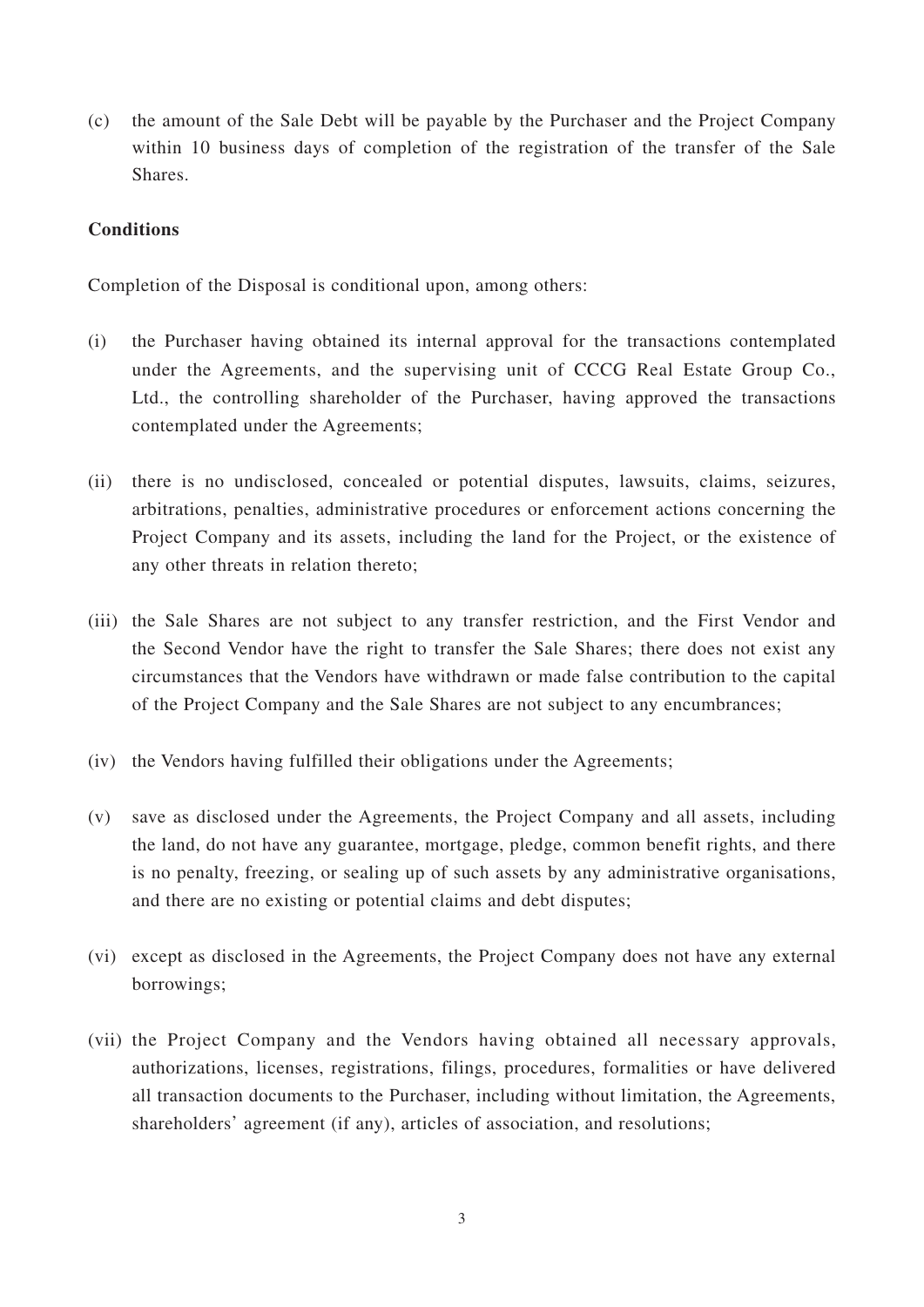(viii) the Purchaser is satisfied with the due diligence results on the Project Company; and

(ix) there is no (and no event to suggest) attempt by any party to limit the transfer of the Sale Shares.

The Purchaser may waive the conditions precedent if the reason for the non-satisfaction of such conditions precedent is not due to the default of the Vendors.

## **INFORMATION ON THE PROJECT COMPANY**

The Project Company is a limited liability company established in the PRC on 22 May 2020. It is owned as to 49% by the Purchaser, as to 49% by the First Vendor and as to 2% by the Second Vendor. The Project Company is currently being accounted as a subsidiary of the Company.

The principal business of the Project Company is the development of a residential property development located at Yuecheng District, Shaoxing(紹興市越城區), Zhejiang Province, the PRC (the "**Project**"). The Project has a site area of approximately 197,225.3 sq.m., including riverway of not less than 8,847 sq.m.

Set out below is the financial information of the Project Company for the two years ended 31 December 2021 prepared in accordance with generally accepted accounting principles in the PRC:

|                          | For the year ended<br>31 December |                |
|--------------------------|-----------------------------------|----------------|
|                          |                                   |                |
|                          | 2020                              | 2021           |
|                          | <b>RMB'000</b>                    | <b>RMB'000</b> |
|                          | (audited)                         | (audited)      |
| Net loss before taxation | 6,539                             | 20,347         |
| Net loss after taxation  | 4,934                             | 15,305         |

The audited net asset value of the Project Company as at 31 December 2021 was approximately RMB779,761,000.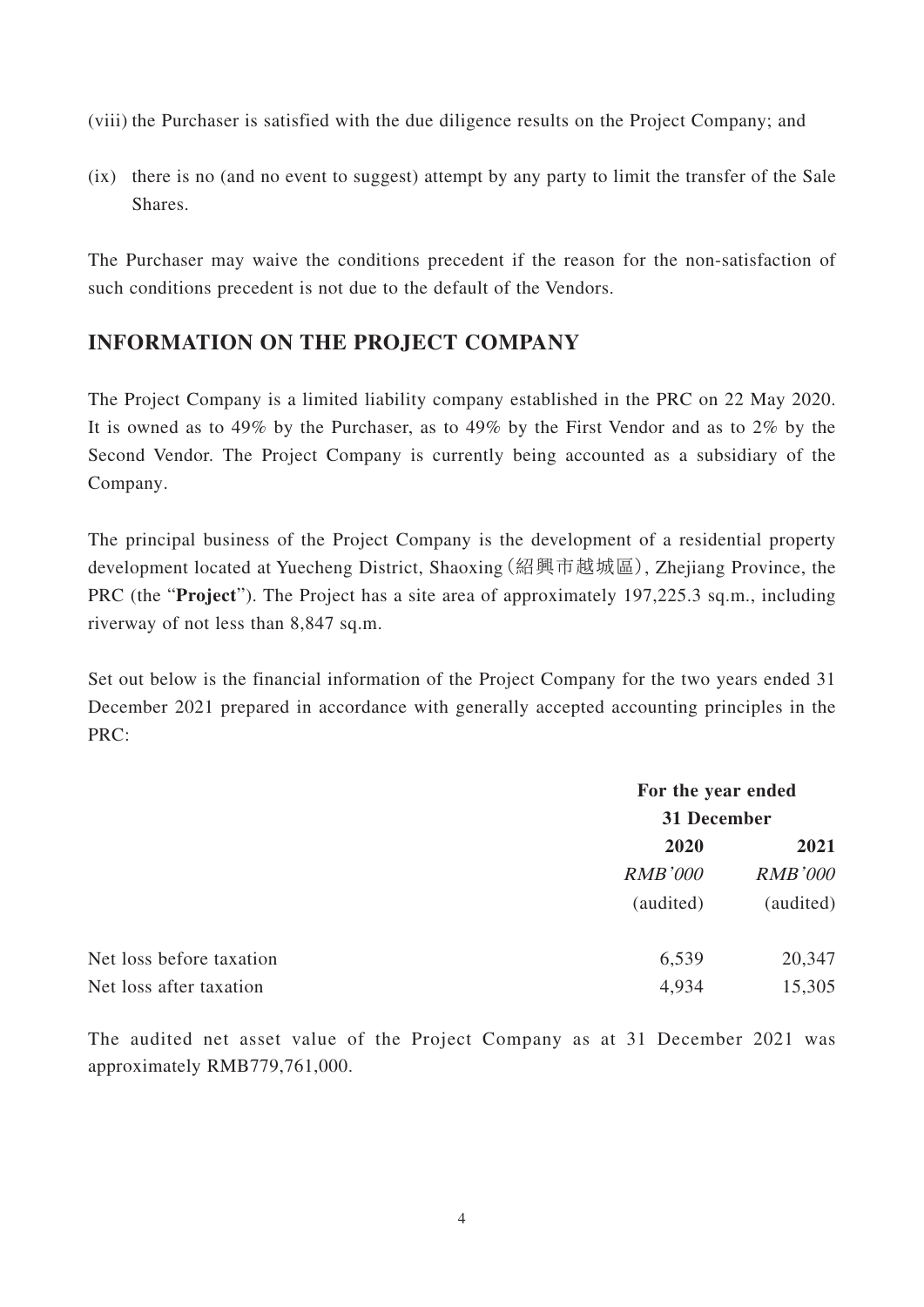Subject to final audit, it is expected that the Group will realise a loss on disposal of approximately RMB96.8 million, which is calculated by reference to the carrying value of the Project Company as at 31 December 2021. The proceeds from the Disposal are currently intended to be used as general working capital for the daily operation of the Group and for "guaranteeing the delivery of properties of the Group, protecting the interests of the home buyers livelihood and maintaining stability of the Group".

Upon completion of the Disposal, the Group will no longer have any interest in the Project Company.

### **REASONS FOR THE DISPOSAL**

Reference is made to the announcement of the Company dated 26 October 2021 and 9 November 2021 in relation to the measures to be adopted by the Company to ease its liquidity issue. The Disposal is one of the measures being implemented by the Company to ease its liquidity issue.

Given that the consideration of the Disposal was determined after arm's length negotiations between the parties with reference to the contribution to the registered capital of the Project Company and the principal amount of the sum and the accrued interest owed by the Project Company to the Group as at 20 April 2022 and the Disposal was being carried out on normal commercial terms, the Directors (including the independent non-executive Directors) are of the view that the terms of the Disposal are fair and reasonable and the Disposal is in the interests of the Company and all the stakeholders as a whole.

### **LISTING RULES IMPLICATIONS**

As the applicable percentage ratios (as defined under Rule 14.07 of the Listing Rules) in respect of the Disposal are more than 25% but less than 75%, the Disposal constitutes a major transaction for the Company and is subject to the Shareholders' approval requirement under Chapter 14 of the Listing Rules. As no Shareholder is interested in the transaction and is required to abstain from voting at the Shareholders' meeting, the Disposal has been approved by the written approval of Fantasy Pearl, a Shareholder holding 3,314,090,500 Shares, representing approximately 57.41% of the issued share capital of the Company, pursuant to Rule 14.44 of the Listing Rules and is exempted from convening a Shareholders' meeting for the approval of the Disposal.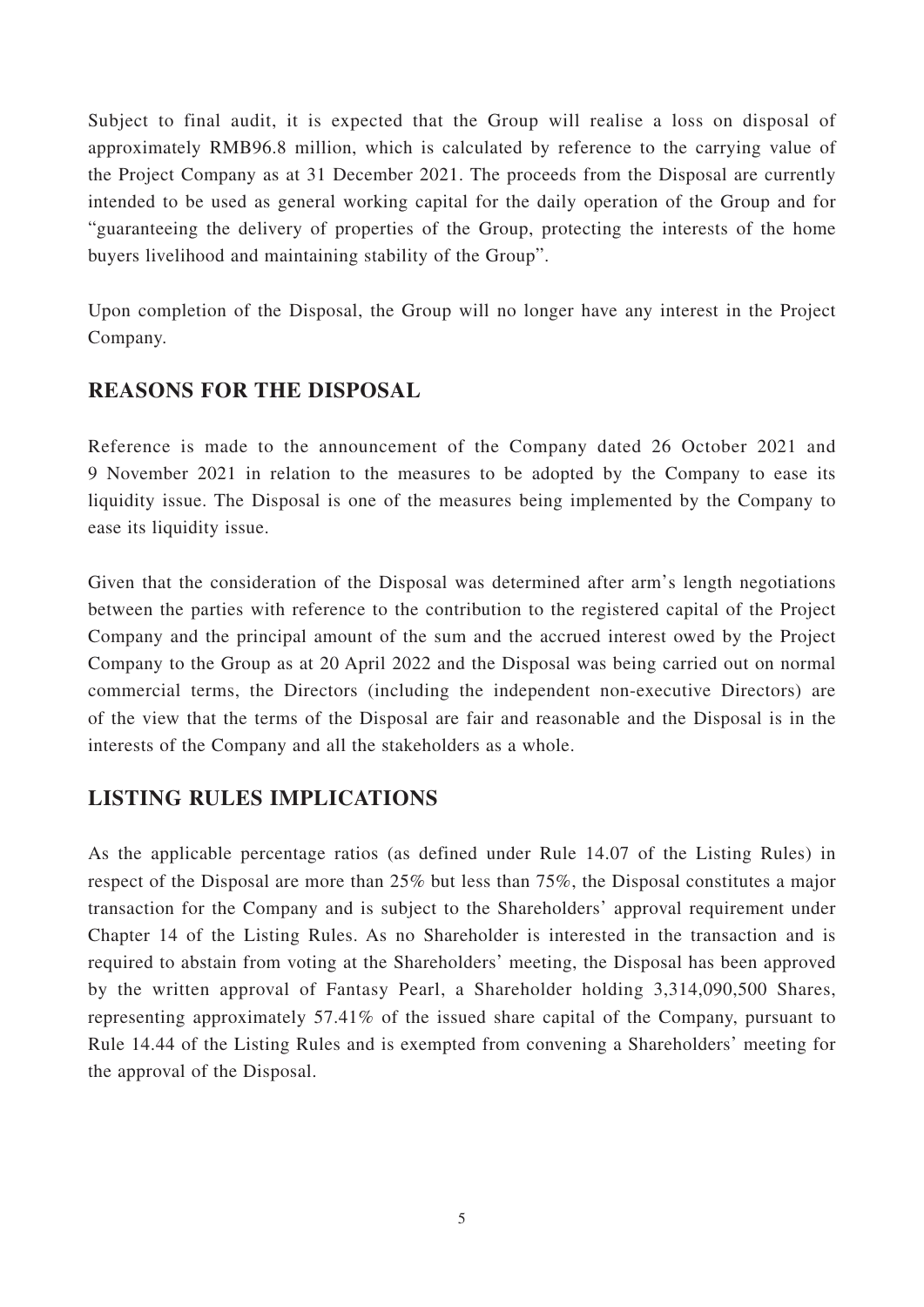As the Company expects that it will require more than 15 business days to collate the information to be included in the circular, including the indebtedness statement of the Company, the Company will apply to the Stock Exchange for a waiver from strict compliance with Rule 14.41(a) of the Listing Rules. Further announcement will be made by the Company in respect of the despatch date of the circular.

### **INFORMATION ON THE PARTIES**

### **The Company**

The Company is an exempted company with limited liability incorporated in the Cayman Islands, the shares of which are listed on the Main Board of the Stock Exchange (Stock Code: 1777). The Group is principally engaged in (i) property development, (ii) lease of investment properties, (iii) provision of property operation services, (iv) provision of hotel accommodation services, and (v) property management and other related services.

### **The First Vendor**

The First Vendor is a limited liability company established in the PRC and is an indirect wholly-owned subsidiary of the Company. The First Vendor is principally engaged in investment holding.

#### **The Second Vendor**

The Second Vendor is a limited liability company established in the PRC and is principally engaged in the business of investment holding. The Second Vendor is owned as to 50% each by Hu Jing and Zhou Shao Lei.

To the best knowledge of the Directors, having made reasonable enquiry, the Second Vendor and its ultimate beneficial owners are independent of and not connected with the Company and its connected persons.

### **The Third Vendor**

The Third Vendor is a limited liability company established in the PRC and is principally engaged in the business of property development. It is an indirect wholly-owned subsidiary of the Company.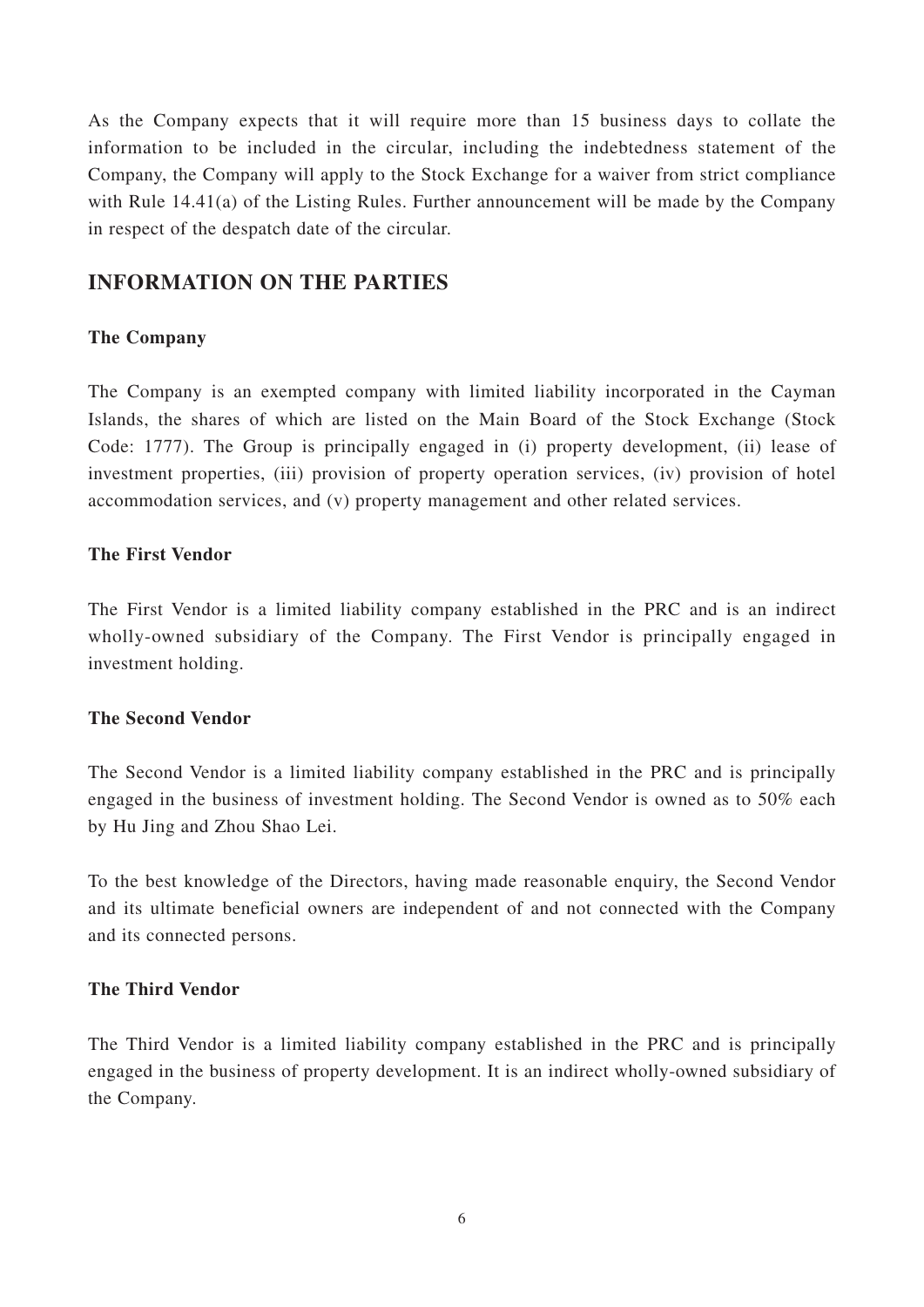### **The Purchaser**

The Purchaser is a limited liability company established in the PRC and is principally engaged in the business of property development. It is a subsidiary of CCCG Real Estate Group Co. Ltd. CCCG Real Estate Group Co., Ltd. is a super-large State-owned enterprise directly under the State-owned Assets Supervision and Administration Commission of the State Council. It is principally engaged in the business of real estate development.

As at the date of the Agreements, the Purchaser was interested in 49% of the equity interests in the Project Company. As the Project Company is accounted as a subsidiary of the Company, the Purchaser is a substantial shareholder of a subsidiary of the Company. As the total assets, profits and revenue of the Project Company for the financial year ended 31 December 2021 accounted for less than 10% of that of the Group, the Project Company is an insignificant subsidiary of the Company and the Purchaser is not regarded as a connected person of the Company under Rule 14A.09 of the Listing Rules.

Save as disclosed, to the best knowledge of the Directors, having made reasonable enquiry, the Purchaser and its ultimate beneficial owners are not connected persons of the Company.

### **DEFINITIONS**

In this announcement, the following expressions shall have the meanings set out below unless the context requires otherwise:

| "Agreements"       | (1) the equity acquisition agreement dated 19 May 2022<br>between the Purchaser, the First Vendor, the Second Vendor<br>and the Project Company; and (2) the debt confirmation<br>agreement dated 19 May 2022 between the Purchaser, the<br>First Vendor, the Second Vendor, the Third Vendor and the<br>Project Company; |
|--------------------|---------------------------------------------------------------------------------------------------------------------------------------------------------------------------------------------------------------------------------------------------------------------------------------------------------------------------|
| "Board"            | the board of directors of the Company;                                                                                                                                                                                                                                                                                    |
| "Company"          | Fantasia Holdings Group Co., Limited, a company<br>incorporated in the Cayman Islands with limited liability,<br>the shares of which are listed on the main board of the Stock<br>Exchange;                                                                                                                               |
| "connected person" | has the meaning ascribed to it under the Listing Rules;                                                                                                                                                                                                                                                                   |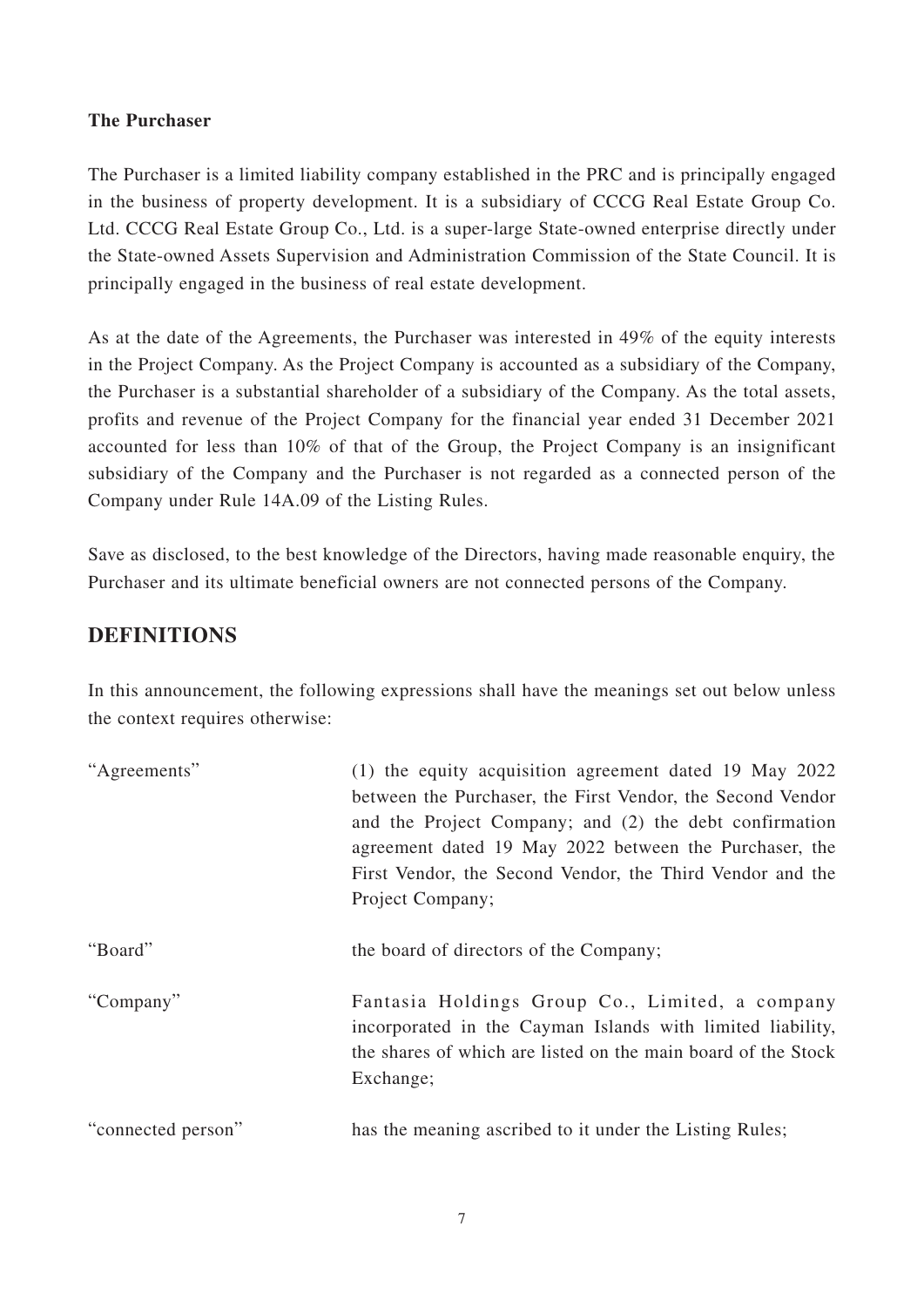| "Director(s)"     | the director(s) of the Company;                                                                                                                                                                    |
|-------------------|----------------------------------------------------------------------------------------------------------------------------------------------------------------------------------------------------|
| "Disposal"        | the sale of the Sale Shares and the assignment of the Sale<br>Debt to the Purchaser;                                                                                                               |
| "Fantasy Pearl"   | Fantasy Pearl International Limited, a substantial<br>shareholder of the Company that held approximately 57.41%<br>of the issued share capital of the Company as at the date of<br>the Agreements; |
| "First Vendor"    | 紹興花美房地產開發有限公司 (Shaoxing Huamei Real<br>Estate Development Co., Ltd.*), a limited liability company<br>established in the PRC, an indirect wholly-owned subsidiary<br>of the Company;               |
| "Group"           | the Company and its subsidiaries;                                                                                                                                                                  |
| "Listing Rules"   | the Rules Governing the Listing of Securities on the Stock<br>Exchange;                                                                                                                            |
| "PRC"             | the People's Republic of China;                                                                                                                                                                    |
| "Project"         | has the meaning set out in the paragraph headed<br>"INFORMATION ON THE PROJECT COMPANY" in this<br>announcement;                                                                                   |
| "Project Company" | 中交花創(紹興)置業有限公司 (CCCG Huachuang<br>(Shaoxing) Real Estate Co., Ltd.*), a limited liability<br>company established in the PRC;                                                                       |
| "Purchaser"       | 中交美廬(杭州) 置業有限公司 (CCCG Meilu (Hangzhou)<br>Real Estate Co., Ltd.*), a limited liability company<br>established in the PRC;                                                                          |
| "RMB"             | Renminbi, the lawful currency of the PRC;                                                                                                                                                          |